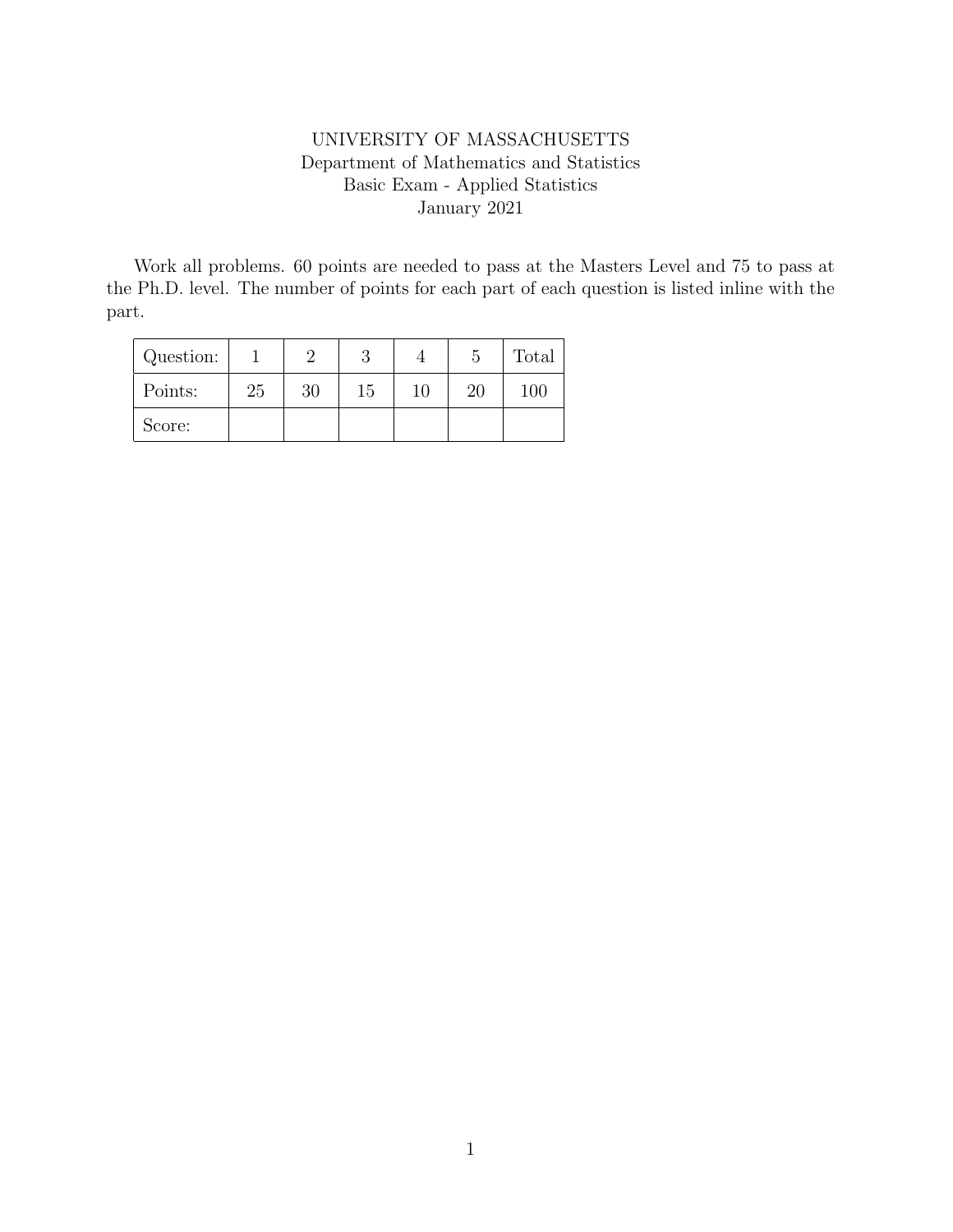- 1. Consider a research project exploring the relationship between habitat and the coloration of birds, using the following measurements for for  $i = 1, \ldots, 20$  species of birds:
	- div<sub>i</sub>, the average color diversity of species *i*;
	- $con_i$ , the average color contrast of species  $i$ ;
	- hei<sub>i</sub>, the average plant height in the habitat of species  $i$ ;
	- lai<sub>i</sub>, the leaf area index in the habitat of species *i*;
	- $\bullet$  tem<sub>i</sub>, the average temperature in the habitat of species i.

Several exploratory plots of the data are provided below.



Throughout, we will consider the following general linear regression model for this data.

$$
\begin{pmatrix} \operatorname{div}_i \\ \operatorname{con}_i \end{pmatrix} \stackrel{indep.}{\sim} \text{Normal}\left( \begin{pmatrix} \beta_0 + \beta_1 \operatorname{hei}_i + \beta_2 \operatorname{lai}_i \\ \gamma_0 + \gamma_1 \operatorname{hei}_i + \gamma_2 \operatorname{lai}_i \end{pmatrix}, \Sigma \right), \tag{1}
$$

where  $\Sigma$  is a 2 × 2 matrix with diagonal elements  $\sigma_{11}$  and  $\sigma_{22}$  that correspond to the variances of average color contrast and average color diversity respectively, and offdiagonal elements  $\sigma_{12}$  and  $\sigma_{21}$  that correspond to the covariance between average color contrast and average color diversity.

(a) (5 points) Some R output for using  $\text{lm}$  to obtain estimates  $\hat{\beta}_0$ ,  $\hat{\beta}_1$ ,  $\hat{\beta}_2$ ,  $\hat{\gamma}_0$ ,  $\hat{\gamma}_1$ , and  $\hat{\gamma}_2$  by regressing each response on an intercept and the two covariates separately is given below.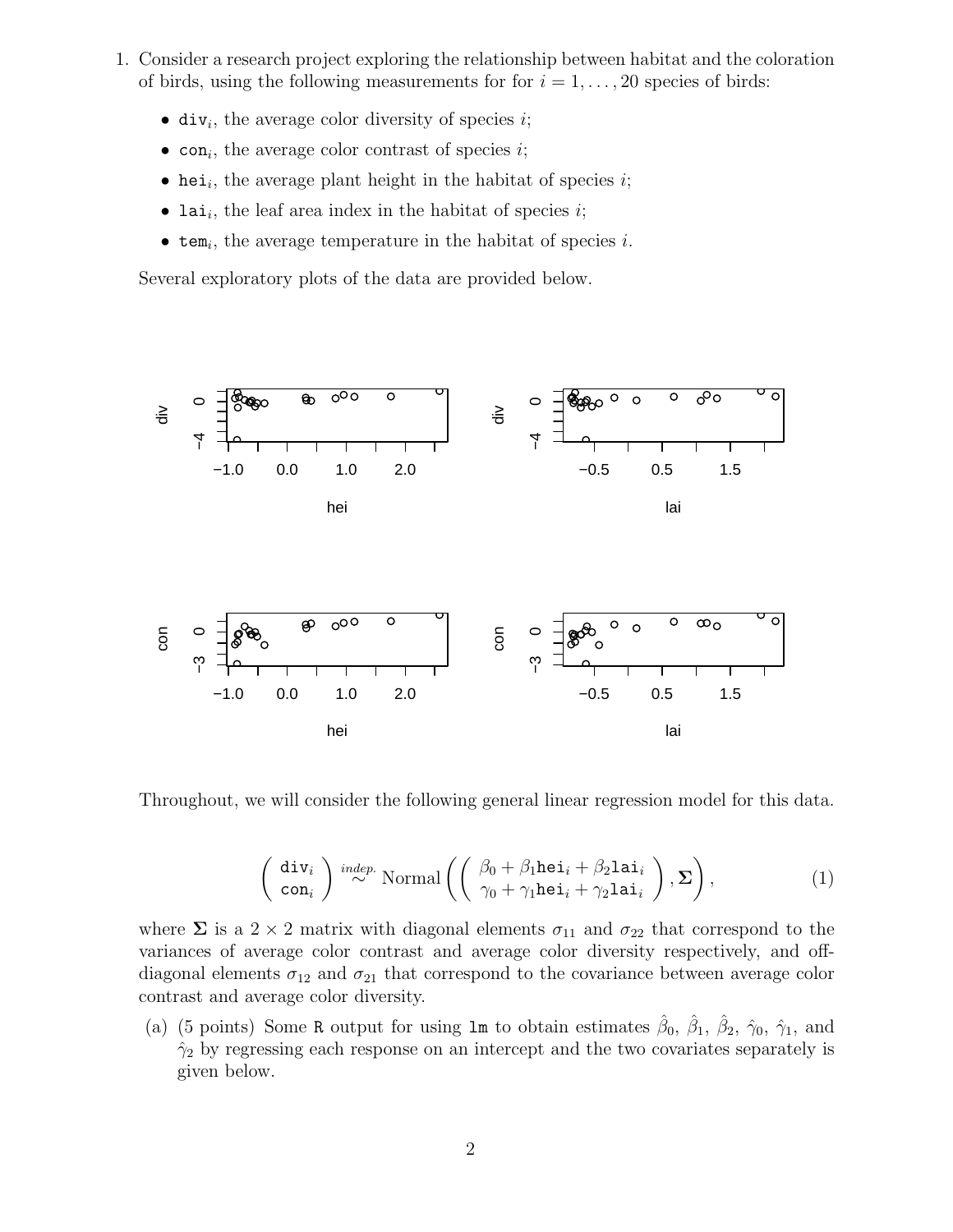```
Response div :
Call:
lm(formula = div \in hei + lai)
Residuals:
   Min 1Q Median 3Q Max
-3.4017 -0.1367 0.0654 0.2826 1.2568
Coefficients:
             Estimate Std. Error t value Pr(>|t|)
(Intercept) -8.478e-16 2.108e-01 0.000 1.000
hei 9.029e-01 6.712e-01 1.345 0.196
lai -5.075e-01 6.712e-01 -0.756 0.460
Residual standard error: 0.9425 on 17 degrees of freedom
Multiple R-squared: 0.2051,Adjusted R-squared: 0.1116
F-statistic: 2.194 on 2 and 17 DF, p-value: 0.1421
Response con :
Call:
lm(formula = con \sim hei + lai)
Residuals:
   Min 1Q Median 3Q Max
-2.2571 -0.2226 0.1329 0.3911 1.0513
Coefficients:
             Estimate Std. Error t value Pr(>|t|)
(Intercept) 1.064e-15 1.628e-01 0.000 1.000
hei 8.648e-01 5.186e-01 1.668 0.114
lai -1.494e-01 5.186e-01 -0.288 0.777
Residual standard error: 0.7282 on 17 degrees of freedom
Multiple R-squared: 0.5256,Adjusted R-squared: 0.4697
F-statistic: 9.416 on 2 and 17 DF, p-value: 0.001768
Based on this information alone, would you say that we can reject the null hypoth-
esis \beta_1 = 0 at level \alpha = 0.05? Likewise, would you say that we can reject null
hypothesis \gamma_1 = 0 at level \alpha = 0.05?
```
(b) (5 points) Suppose you have a collaborator on the research project, and they are interested in testing the hypothesis that the average change in color diversity given a one unit increase in average plant height, holding the average leaf area index constant and the average change in color contrast given a one unit increase in average plant height, holding the average leaf area index constant are both exactly equal to zero. Relate your response in the previous part to your collaborator's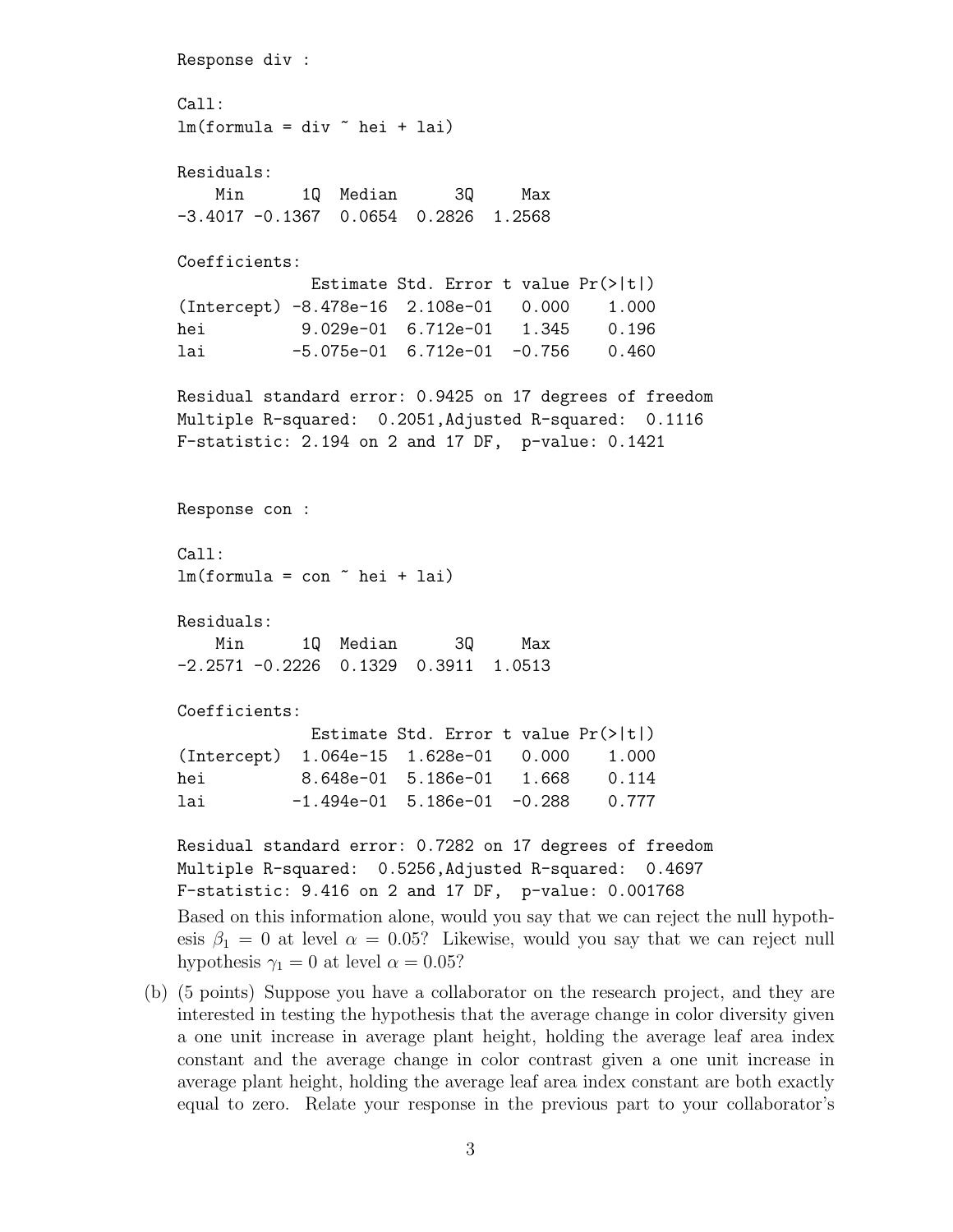question.

- (c) (5 points) Your collaborator comes back to you and says "Maybe it would be better to test the null hypothesis  $\beta_1 + \gamma_1 = 0$ . I think we can do this from the output you provided! First, we can compute an estimate of  $\beta_1 + \gamma_1$  by adding up  $\hat{\beta}_1$  and  $\hat{\gamma}_1$ . Then we can compute the standard error of our estimate of  $\beta_1 + \gamma_1$  by taking the square root of the squared standard errors of  $\hat{\beta}_1$  and  $\hat{\gamma}_1$ . Then it's easy to construct an approximate 95% interval for the sum  $\beta_1 + \gamma_1$ , and if it does not contain 0 we reject the null! I tried it, and we get  $0.9029 + 0.8648 = 1.7676$  for contain 0 we reject the nuil. I tried it, and we get  $0.9029 + 0.8048 = 1.7676$  for<br>the sum,  $\sqrt{0.6712^2 + 0.5186^2} = 0.8482$  for the standard error, and an 95% interval of (0.1052, 3.4301) for the sum. This doesn't contain zero, so two species whose habitats differ in average plant height by one unit but have the same leaf area index will not have the same average color contrast and diversity on average!" Do you agree that this is correct? If you do not agree that this is correct, explain exactly what is incorrect.
- (d) (5 points) An approximate 95% confidence interval for  $\hat{\beta}_1 + \hat{\gamma}_1$  under the model given in (1) is (−0.3875, 3.9227). Based on this information alone, can you conduct a level-0.05 test of the null hypothesis  $\beta_1 + \gamma_1 = 0$ ? If yes, would you reject the null?
- (e) (5 points) Again, relate your response in the previous part to your collaborator's original question described in (b). Be sure to explain any apparent conflicts between your collaborator's conclusion in (c).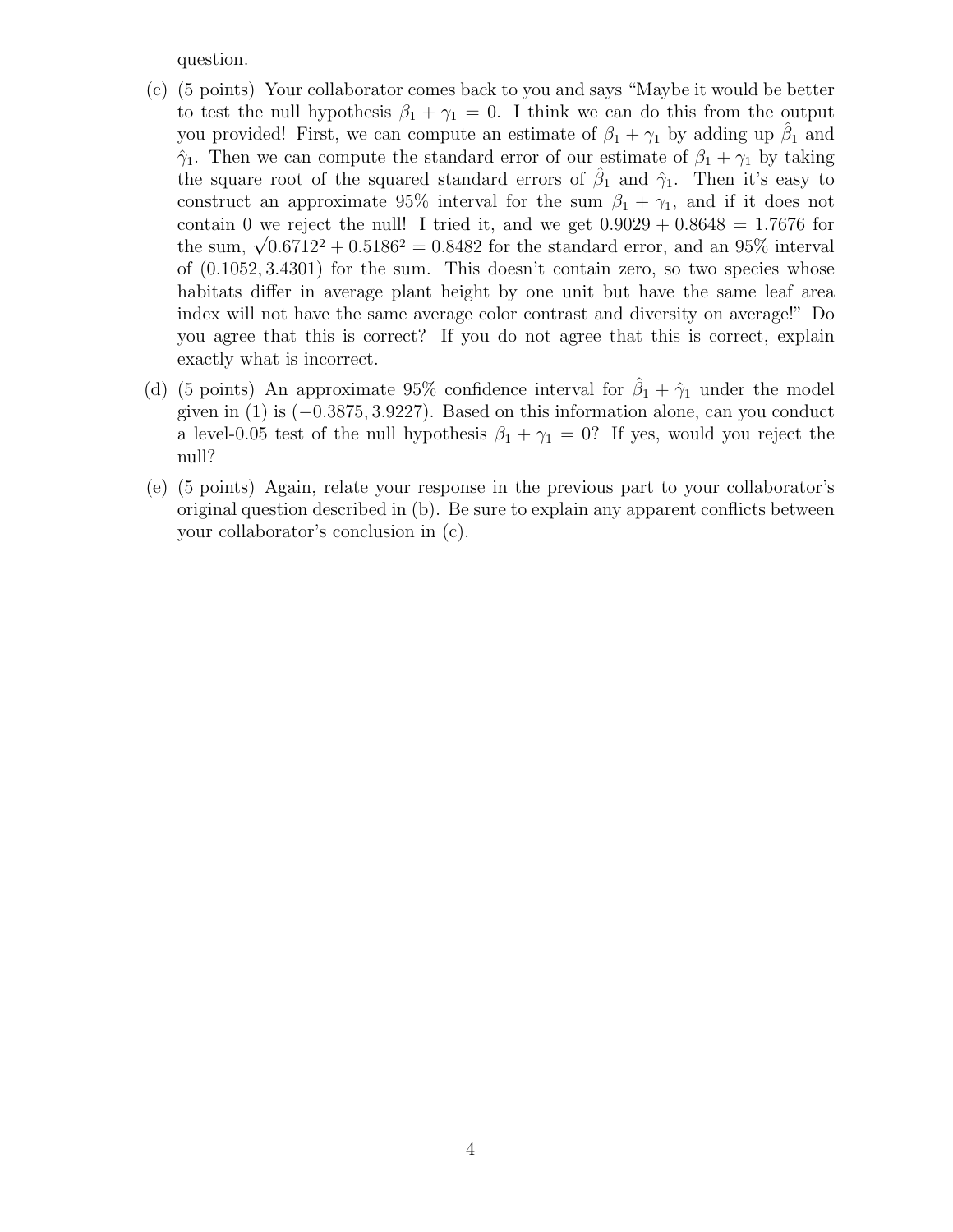2. Suppose that a person contacts you on behalf of a political candidate for mayor. They share with you some data on the results of a survey they conducted and they want to know your estimate of the number of people who are (A) requested a mail-in ballot and (2) did not receive a mail-in ballot.

The town has a total of 100, 000 people. The person reports that 1, 000 phone numbers were called by telephone. Of these, 1, 600 calls were not answered, 300 were answered by a different person than was listed on the call list and thus were classified as "bad" numbers, and 100 calls were answered by the person listed on the call list and are "good" numbers. Of the 100 "good" calls 10 people reported that they requested a ballot and did not received a mail-in ballot.

(a) (10 points) The fraction of the "good" calls that did not receive a mail-in ballot is  $\hat{p} = 0.1$ . Assume that the "good" call population is not only representative of the survey population of 1, 000 people, but also of the the town population of 100, 000 people. Using the finite sample Normal estimate, what is the estimate and approximate ( $z_{\alpha/2} = 2.5$ ) confidence bounds for the number of people who did not receive a mail-in ballot? Show your work.

$$
\hat{p} \pm z_{\alpha/2} \sqrt{\frac{\hat{p}(1-\hat{p})}{n} \cdot \frac{N-n}{N-1}} \tag{2}
$$

- (b) (10 points) Some of the calls in the survey population were "bad" calls. Assume that  $b$  is the fraction of the total survey population that were "bad" calls. Estimate the number of calls in the total survey population that could considered "bad".
- (c) (10 points) The person who has contacted you for your analysis has asked you to report how many people in the town requested a mail-in ballot and were not sent one. They also ask that you sign a legal document attesting to the validity of your estimate. An accurate estimate will gain you considerable recognition in the community. Explain in 1-2 paragraphs whether or not you will provide an estimate and why. If so, what your estimate and confidence limits are.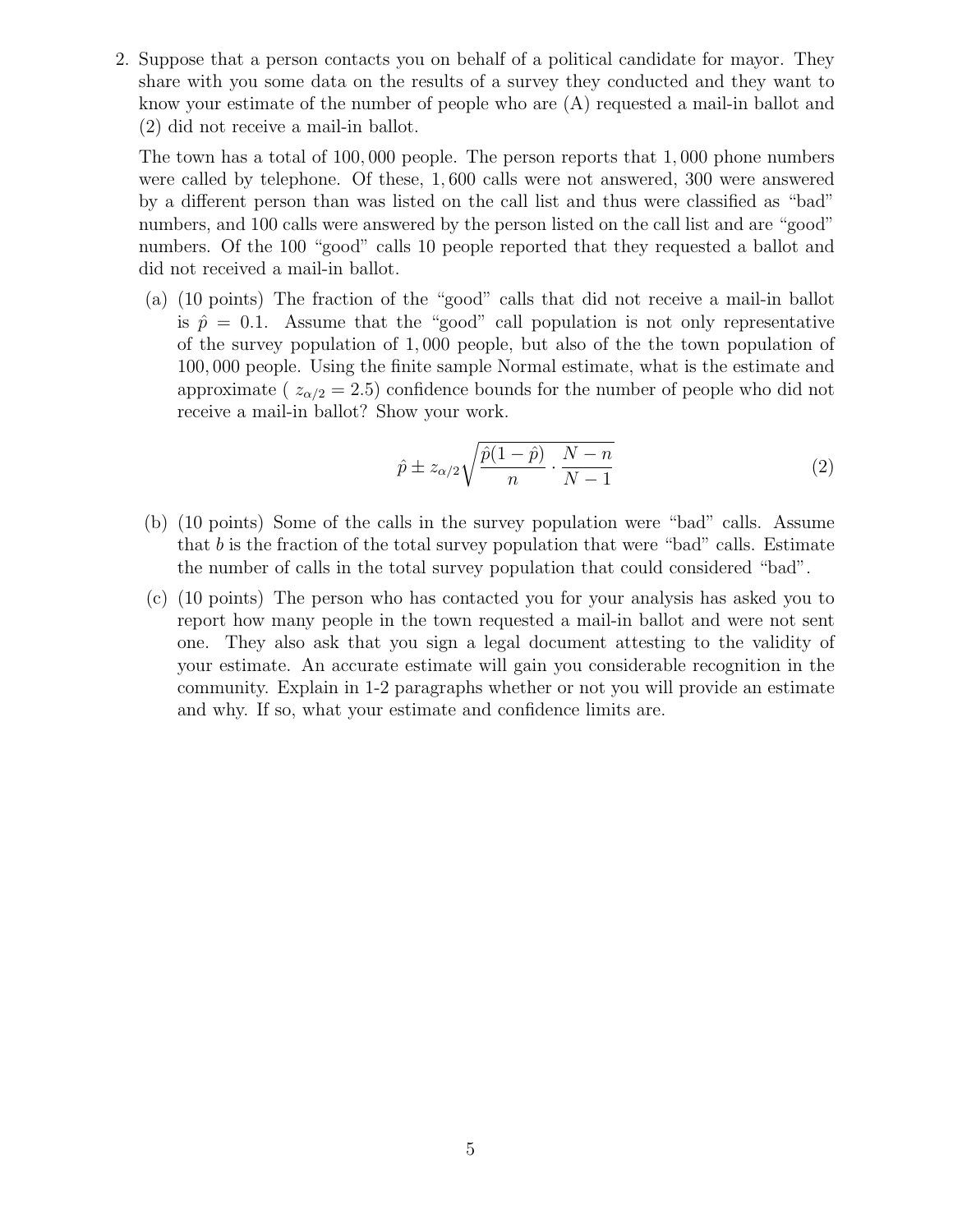3. In this problem, you'll write a function to compute the Frobenius norm of a matrix. The Frobenius norm of a real-valued  $m \times n$  matrix X is

$$
||X||_F := \sqrt{\sum_{i=1}^m \sum_{j=1}^n x_{ij}}.
$$
 (3)

- (a) (5 points) In R or python write a function that takes one parameter X which is a list of lists of size  $m \times n$ . For example, in python you may have  $X = [1, 2, 3]$ , [4, 5, 6], [7, 8, 9] ]. The function should return a scalar value. You may only use scalar product operations inside the function and you may not employ functions in special modules or libraries.
- (b) (5 points) Provide an analysis of the time complexity of the code that you wrote in the previous part to answer the question: how does the time complexity scale with the number of elements in the matrix  $X$ ? Use Big O notation to express your results. Assume that the square root operation is  $O(1)$  since the number of digits in the term under the square root is much smaller than the size of the matrix.
- (c) (5 points) Suppose that the matrix X is square  $(m \times m)$  and upper triangular (all elements below the diagonal are zero). What is the minimum time complexity of computing the Frobenius norm of this matrix? Justify your answer.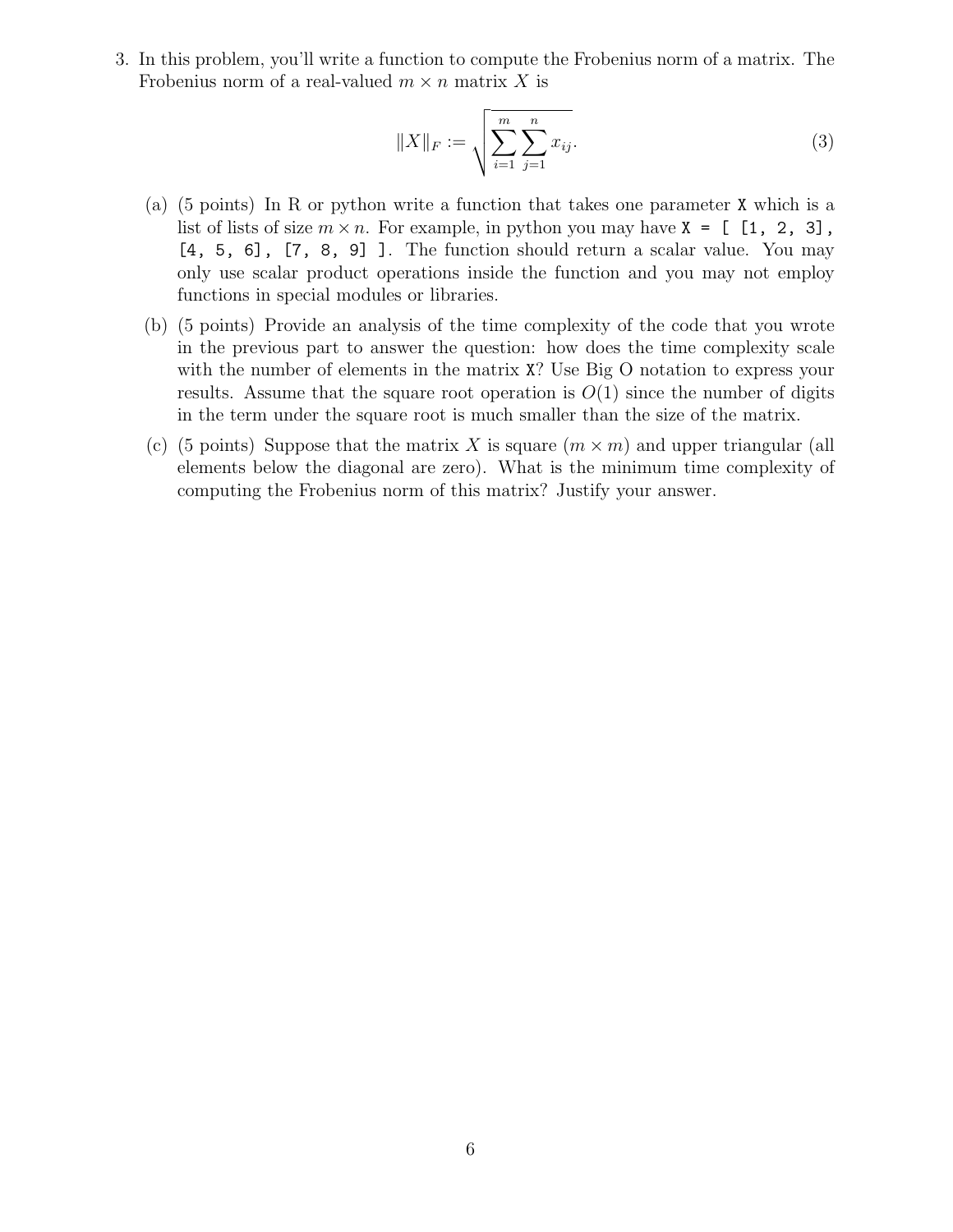4. The following table summarizes the number of print magazine subscriptions that were renewed in two months, grouped by the sources of the subscriptions and also aggregated.

|          |       | Previous | Direct | Subscription | Catalog        |         |
|----------|-------|----------|--------|--------------|----------------|---------|
| Month    | Gift  | Renewal  | Mail   | Service      | Agent          | Overall |
| Jan      |       |          |        |              |                |         |
| Total    | 3,594 | 18,364   | 2,986  | 20,862       | 149            | 45,955  |
| Renewals | 2,918 | 14,488   | 1,783  | 4,343        | 13             | 23,545  |
| Rate     | .812  | .789     | .597   | .208         | .087           | .512    |
| Feb      |       |          |        |              |                |         |
| Total    | 884   | 5,140    | 2,224  | 864          | 45             | 9,157   |
| Renewals | 704   | 3,907    | 1,134  | 122          | $\overline{2}$ | 5,869   |
| Rate     | .796  | .760     | .510   | .141         | .044           | .641    |

(a) (7 points) The overall renewal rate increases from January to February, but the rates decrease for all sources. Explain why that can happen.

(b) (3 points) If you worked at this magazine, would you be concerned with the overall rate or the rates for each source? Why?

This question is based on an article by Clifford Wagner in The American Statistician, February 1982, p46-48.